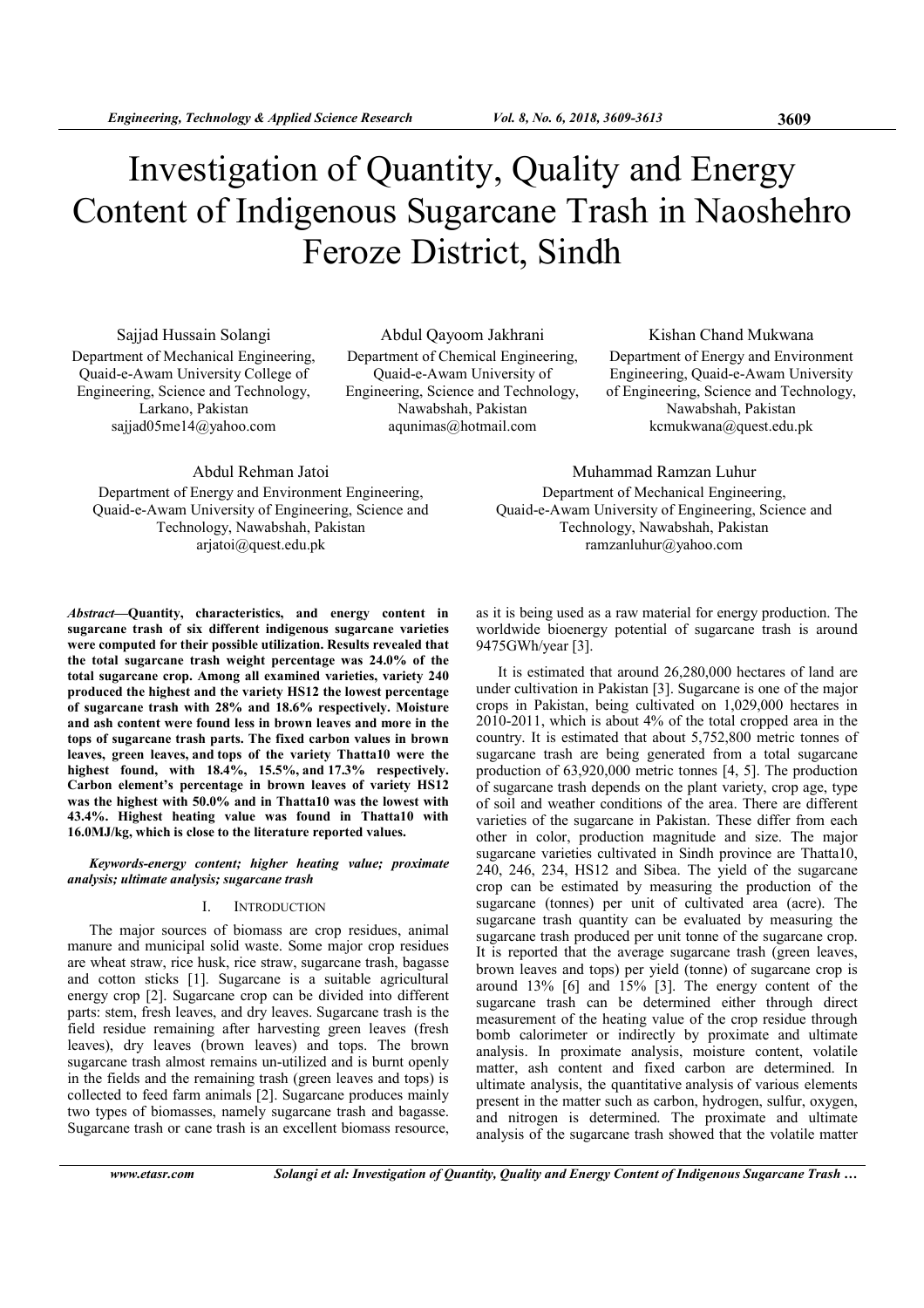was 74% to 80%, ash 6% to 10%, and fixed carbon 12% to 17%. The moisture content in sugarcane trash was about 19.3% [7, 8]. The tops of sugarcane contained 1.5% to 5% more fixed carbon than the leaves. The heating values of sugarcane trash ranged from 17.7 to 18.9MJ/kg [7], and 17 to 21MJ/kg [9]. Nitrogen (N), sulfur (S), and chlorine (Cl) in the trash were less than 1%. Authors in [10] and [11] determined the proximate and ultimate analysis of sugarcane trash as shown in Tables I and II respectively. Sugarcane leaves were found as sustainable biomass feedstock for the production of biofuels. Authors in [12] reported that the sugarcane tops, leaves and bagasse can generate 9TWh electricity in Thailand, which could decrease greenhouse gas emissions by  $4.8Mt$  of  $CO<sub>2</sub>$  equivalents per year. Author in [13] reported that about one-third of the energy is available in the tops and leaves of sugarcane crop. At present, sugarcane residues in Pakistan are being burnt outdoors, which not only damages the natural environment but it is also a waste of energy. Sugarcane growers do not have the knowledge of its energy content, and environmental benefits. Besides, there is no proved scientific method for proper quantification and quality analysis of sugarcane trash. The purpose of this study was to determine and quantify the composition and energy content of sugarcane trash in district Naushahro Feroze of Sindh province, Pakistan.

TABLE I. PROXIMATE AND ULTIMATE ANALYSIS RESULTS [10]

| <b>Proximate analysis</b> |        | <b>Ultimate analysis</b> |               |  |
|---------------------------|--------|--------------------------|---------------|--|
| <b>Properties</b>         | Values | <b>Properties</b>        | <b>Values</b> |  |
| Fixed carbon [wt.%]       | 21.26  | Carbon(C)                | 51.21         |  |
| Volatile matter [wt.%]    | 70.86  | Hydrogen (H)             | 5.16          |  |
| Moisture content [wt.%]   | 4.55   | Nitrogen (N)             | 1.93          |  |
| Ash [ $wt$ .%]            | 3.33   | Oxygen(O)                | 40.33         |  |
| Heating Value [MJ/kg]     | 18.3   | Sulfur $(S)$             | 137           |  |

TABLE II. PROXIMATE AND ULTIMATE ANALYSIS RESULTS [11]

| Proximate Analysis (% weight) |               |                        |             |                |  |  |
|-------------------------------|---------------|------------------------|-------------|----------------|--|--|
| <b>Parameters</b>             | Dry<br>leaves | Green<br><b>Leaves</b> | <b>Tops</b> | <b>Bagasse</b> |  |  |
| Moisture Content              | 13.5          | 67.7                   | 82.3        | 50.2           |  |  |
| Ash                           | 3.9           | 3.7                    | 4.3         | 2.2            |  |  |
| <b>Fixed Carbon</b>           | 11.6          | 15.7                   | 16.4        | 18             |  |  |
| <b>Volatile Matter</b>        | 84.5          | 80.6                   | 79.3        | 79.9           |  |  |
| Ultimate Analysis (%)         |               |                        |             |                |  |  |
| Carbon (C)                    | 46.2          | 45.7                   | 43.9        | 44.6           |  |  |
| Hydrogen (H)                  | 6.2           | 6.2                    | 6.1         | 5.8            |  |  |
| Nitrogen $(N)$                | 0.5           | 1.0                    | 0.8         | 0.6            |  |  |
| Oxygen(O)                     | 43.0          | 42.8                   | 44.0        | 44.5           |  |  |
| Sulfur $(S)$                  | 0.1           | 0.1                    | 0.1         | 0.1            |  |  |
| Chlorine (Cl)                 | 0.1           | 0.4                    | 0.7         | 0.02           |  |  |

## II. MATERIALS AND METHODS

## A. Study Area

The study was carried out in the geographical area of Naushahro Feroze district, Sindh, Pakistan. The district is located at the center of Sindh province covering an area of 2,945km<sup>2</sup> . In this district, about 25 to 30 thousand acres are being used for cultivation of sugarcane, and a huge quantity of sugarcane trash is produced and wasted. The average sugarcane yield per acre is about 20 tonnes with the sugarcane trash of around 4.8 tonnes. Two fields in the district, namely, Dhearan

and Moro were selected for collection, quantification, and characterization of sugarcane trash samples. Six varieties of sugarcane crop, namely 240, Sibea, 234, HS12, Thatt10 and 246 were investigated.

## B. Quantification of Sugarcane Trash

The quantification of the sugarcane trash was done by estimating the total cultivated area of the sugarcane crop and by the knowing of the average sugarcane trash (brown leaves, green leaves and tops) quantity produced per tonne and sugarcane crop. The total sugarcane cultivated area in the district was estimated by survey, interviews of farmers, landlords and administrators of different sugar mills, and through satellite pictures. The production of sugarcane trash per tonne of sugarcane crop was determined by taking 40kg of sugarcane crop of each variety from the selected fields. The sugarcane trash produced per 40kg of the crop was weighted. Green leaves (GL), brown leaves (BL) and tops of each variety were collected and weighted separately.

## C. Characteristic and Energy Content of Sugarcane Trash

The characteristic and energy content of sugarcane trash was determined by taking three samples of each variety. Proximate and ultimate sample analyses were carried out for the determination of their physical and chemical characteristics, and indirect computation of energy content. The energy content or heating value of the samples was also directly determined using bomb calorimeter. In proximate analysis, moisture, volatile matter, ash, and fixed carbon content were determined. The moisture content (MC) of the samples was computed by the percentage of loss in weight. The equipment used was a drying oven, china crucible of 32cc volume, electronic micro balance and desiccators following the ASTM-E871. The MC of the samples was determined by  $(1)$  [16]:

$$
MC\left[\%\right] = \left(\frac{W_i - W_{fi}}{W_i - W_c}\right) \times 100\tag{1}
$$

where  $W_i$  is the initial sample weight,  $W_{fi}$  is the final sample weight and  $W_c$  is the crucible weight. The volatile matter (VM) was found by percentage in weight loss by ASTM-E872. The equipment used was chromium-nickel crucible with lid and an electrically operated electric furnace. The VM content of the samples was determined by (2) [16]:

$$
VM [%] = 100 \times \left(\frac{W_i - W_{fi}}{W_i - W_c}\right) \times 100
$$
 (2)

Similarly, the ash content (AC) of the samples was calculated by the mass percentage of the remains after process of dry oxidation at 575 ºC for a time period of 3 hours by adopting ASTM-E1755. The equipment used was a crucible, electric muffle furnace, drying oven and desiccator. The AC of the samples was determined by (3):

$$
Ash \; [%] = \left(\frac{m_{ash} - m_{cont}}{m_{od} - m_{cont}}\right) \times 100\tag{3}
$$

where  $m_{ash}$  is the final mass of the ash,  $m_{cont}$  is the tare of the container, and  $m_{od}$  is the initial mass of 105°C dried sample and container. The fixed carbon (FC) was calculated from the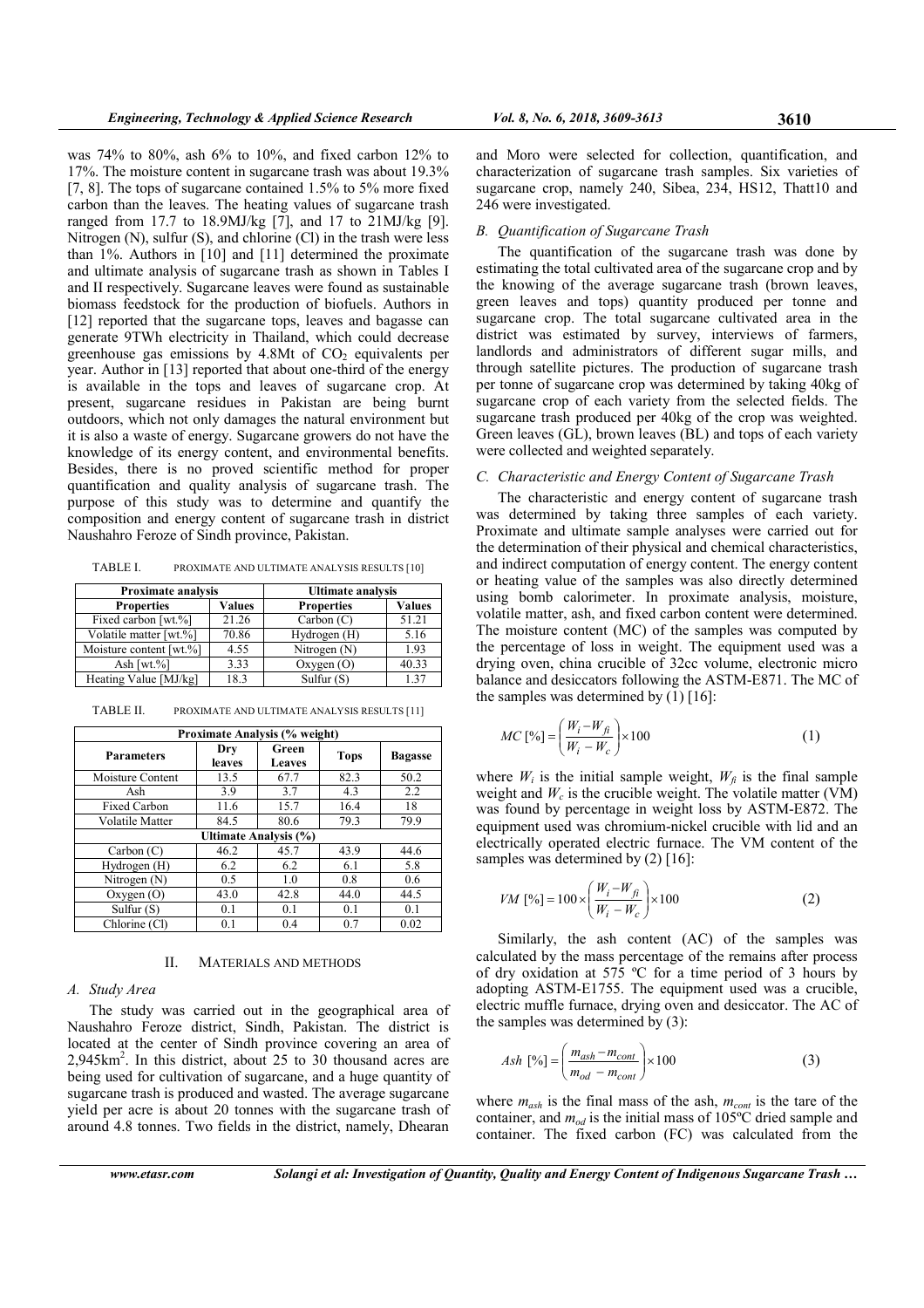resultant of the summation of the percentage of MC, VM and AC subtracted from 100 as in (4):

$$
FC \; [\%] = 100 - MC \; [\%] - VM \; [\%] - Ash \; [\%] \tag{4}
$$

The ultimate (elemental) analysis of the samples was carried out by adopting the procedures given by the Association of Official Analytical Chemists (AOAC), (AOAC-2005), and International Organization for Standardization (ISO-17025). In this analysis carbon, hydrogen, nitrogen, sulfur and oxygen concentrations of the samples were determined. The total carbon content of sugarcane trash samples was estimated by dividing the organic matter with the factor 1.82 [17]. The amount of the hydrogen was measured using thermo scientific flash method (thermo scientific Flash EA series USA). Total nitrogen content was measured using Kjeldahl apparatus BUCHI K-314, with 0.1M NaOH as standardized titrant and 0.50% methyl red solution was employed as an indicator. The sulfur content was computed as per ASTM-2007 by precipitating sulfur in the form of  $BaSO<sub>4</sub>$  using  $40\%$   $BaCl<sub>2</sub>$ solution. Oxygen content of the samples was calculated with the use of the difference method by using (5):

$$
O[%] = 100 - C[%] - H[%] - S[%] - N[%] - Ash[%] (5)
$$

Energy content, i.e. the higher heating value (HHV) of sugarcane trash samples was determined using adiabatic bomb calorimeter by adopting ASTM-E-711. The calibration of the calorimeter was done by the burning of benzoic acid. After that, the burned sample was weighted. Finally, the HHV was determined by the difference of the temperature before and after combustion taking place. Moreover, the quantification of sugarcane samples and their characteristics were compared with the results of other studies. The comparison was done in order to know the quantity and quality of sugarcane with respect to other areas of the world, whether the results obtained provide similar trends or variations from other researchers.

## III. RESULTS AND DISCUSSION

The results include quantification, proximate and ultimate analysis, and energy content of different sugarcane trash varieties.

## A. Quantification of the Sugarcane Trash

The total average sugarcane trash was found about 24% of the sugarcane crop. Average GL, BL, and tops produced per 40kg of sugarcane crop were 8%, 11% and 5% respectively. It is observed that the variety 240 gave  $11.19 \text{kg}/40 \text{kg}$  (28.0%). which is the largest quantity and the variety HS12 gave 7.42kg/40kg (18.6%), which is the least quantity among all examined sugarcane crop varieties (Figure 1). It is shown that the variety 240 showed maximum BL value with 5.16kg/40kg, and Sibea BL had the minimum value with 4.08kg/40kg. Similarly, the maximum GL quantity was produced from the variety 234 and was 4.0kg/40kg and the minimum was from HS12 with a value of 2.0kg/40kg. Likewise, the top produced from the variety 240 was 3.0kg/40kg which was the greater, and HS12 produced 1.2kg/40kg, which was the lowest among all examined varieties. The average values of BL, GL and tops produced from all varieties were 4.5kg, 3.3kg and 2.2kg respectively.

#### B. Characterization of the Sugarcane Trash

The characterization of the sugarcane trash consists of proximate and ultimate analysis.

#### 1) Proximate Analysis

The results of proximate analysis of the sugarcane trash samples are presented in Figure 2, with moisture content (MC), volatile matter (VM), ash and fixed carbon (FC) measured for each part of each variety. MC in the brown leaves of all examined varieties was less, and tops was more among the different parts of sugarcane trash. The average moisture content in BL, GL and tops was 5.0%, 6.6% and 37.0% respectively. The least MC was found in BL of Sibea with 2.3%, the GL of 246 with 4.7%, and the tops of 234 with 23.6% therefore, these parts of sugarcane trash were found more practicable. As far as the VM was concerned, it was found more in the BL and less in the tops.



Fig. 1. Weight of sugarcane trash per 40kg of sugarcane crop.



Fig. 2. Average proximate analysis results of sugarcane trash.

The average VM of all the varieties in BL, GL and tops is 75.1%, 74.4% and 41.5% respectively. In general, the VM in the tops was less and in the BL more among the other parts in all varieties. The average ash content (AC) was found more in the tops, and less in the BL as compared to different parts of sugarcane trash. The average AC in BL, GL and tops was 3.8%, 4.3% and 4.9% respectively. The average FC was found greater in the BL, and less in the GL as compared to different parts of sugarcane trash. The average FC in BL, GL and tops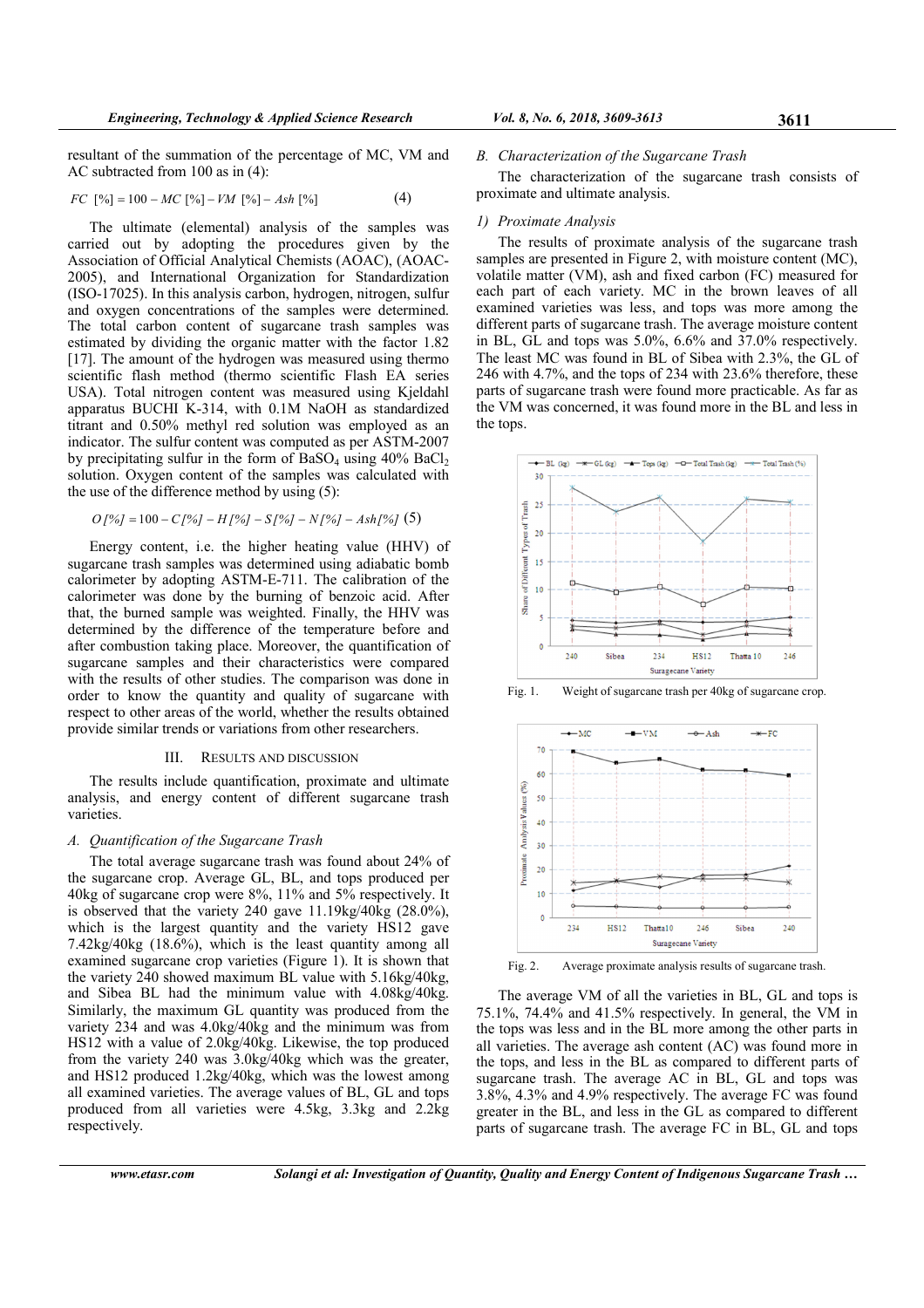was 16.7%, 14.5% and 15.9% respectively among all varieties. FC content was found greater in Thatta 10. The FC content in BL, GL and tops of Thatta 10 were 18.4%, 15.5% and 17.3% respectively. The FC content was found less in the GL and more in BL than the other parts of sugarcane trash.

## 2) Ultimate Analysis

The results of ultimate analysis are given in Figures 3 to 5. Three samples of each part of sugarcane trash of all varieties were examined. It was found that the percentage of carbon is greater than other elemental percentages in the samples with oxygen being the second major element. The carbon percentage of all varieties and samples lied between 40% and 50%. The percentage of hydrogen ranged from 3.5% to 6%, nitrogen ranged from 0.25% to 1%, oxygen ranged from 34.5% to  $42.5\%$  and sulfur ranged from 0.13% to 0.21%. The average values of carbon in BL, GL, and tops were found 46.6%, 44.3% and 41.8% respectively. The respective hydrogen percentage was 5.0%, 4.8% and 4.4%. Likewise, the nitrogen percentage was 0.4%, 0.8% and 0.62% respectively. The oxygen percentage was 39.7%, 37.5% and 39.0% and the sulfur percentage was 0.2%, 0.2% and 0.2%.



Fig. 3. Ultimate analysis results of different varieties of sugarcane trash



Fig. 4. Ultimate analysis results of different components of sugarcane trash

# 3) Higher Heating Value

Energy content i.e. the HHV of the sugarcane trash was determined with the help of a bomb calorimeter. Eighteen samples of all parts of sugarcane trash, namely BL, GL and tops of all six varieties were examined as shown in Figure 6. The recorded results showed that the energy content of the sampled BL lied between 14.0 and 17.7MJ/kg. The heating value of the sampled GL lied between 10.0 and 13.7MJ/kg. The heating value in tops was found between 11.0 and 15.0MJ/kg.



Fig. 5. Nitrogen and sulphur content of different components of sugarcane trash



Fig. 6. Energy content of different varieties of sugarcane trash

It is observed that BL had the highest average HHV and GL the lowest among the other parts of sugarcane trash. The average heating values were: 16.0MJ/kg for BL, 12.5MJ/kg for GL and 14 MJ/kg for tops.

#### IV. OBTAINED RESULTS-REPORTED VALUES COMPARISON

The results obtained during quantification, proximate and ultimate analysis and HHV were compared with the work of other researchers in the same field. The total sugarcane trash quantity in weight percentage reported in [18] was 25.0% and 23.0% in [13] and the obtained value was 24.0%. The BL percentages reported in [11] and [13] were 14.0% and 12.3% respectively, whereas, the measured value was slightly less with 11.0%. Regarding the results of proximate analysis, it was found that the MC in BL, GL and tops of sugarcane trash determined in [11] were 13.5%,  $67.7\%$  and  $82.3\%$  and the obtained values were 5.0%, 6.6% and 37.0%. The VM content VM in BL, GL, and tops of sugarcane trash determined in [11] were 84.5%, 67.7% and 79.3% and the obtained values were 75.1%, 74.4% and 41.5% respectively. The AC in BL, GL and